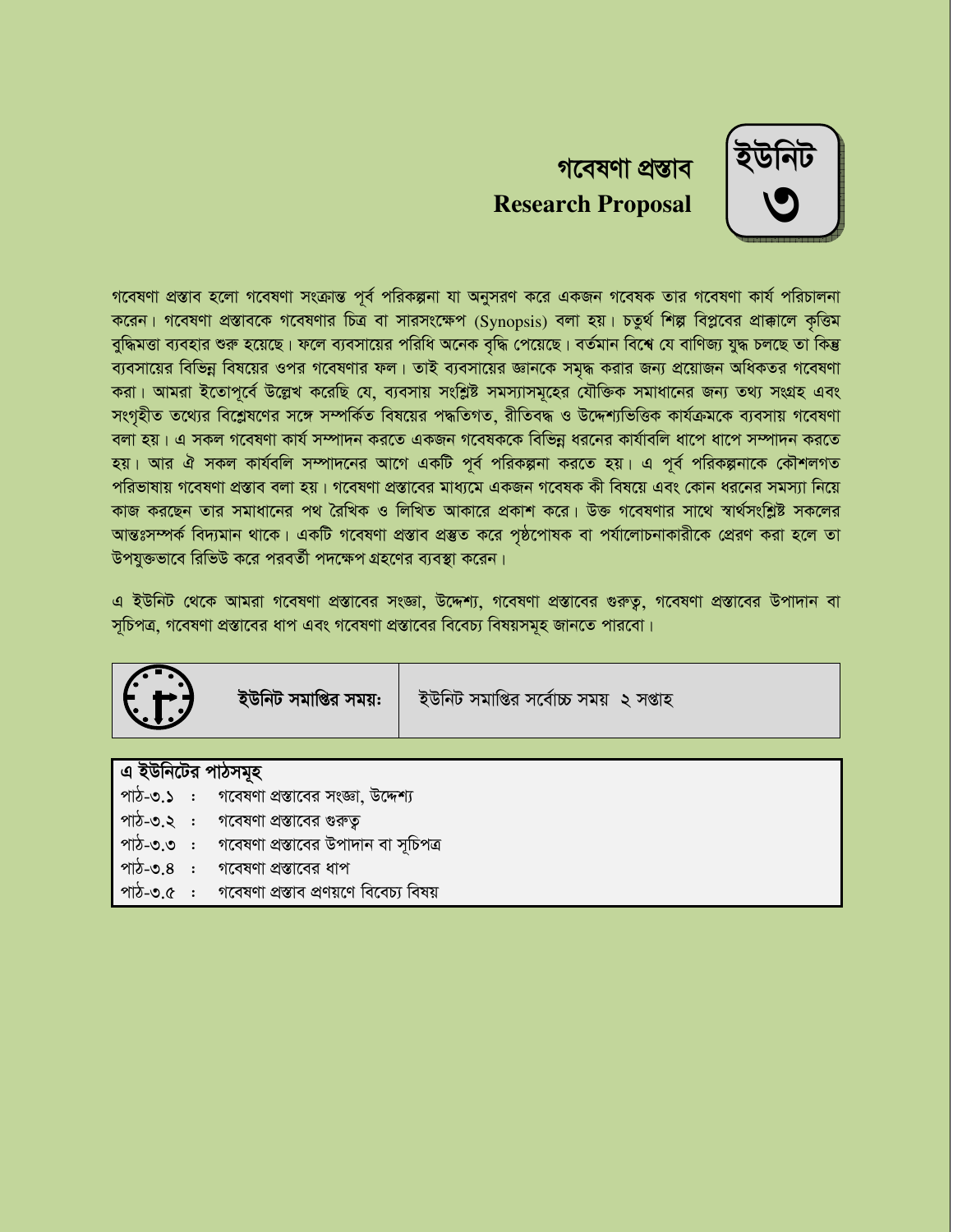# গবেষণার প্রস্তাবের সংজ্ঞা, উদ্দেশ্য

**Definition and Objectives of Research Proposal,** 



পাঠ ৩.১

এ পাঠ শেষে আপনি–

- গবেষণা প্রস্তাবের ধারণা ব্যাখ্যা করতে পারবেন।
- গবেষণা প্রস্তাবের উদ্দেশ্য ব্যাখ্যা করতে পারবেন।

#### গবেষণা প্রস্তাবের সংজ্ঞা

#### **Definition of Research Proposal**

সামগ্রিক গবেষণা কার্যক্রমের পূর্ব পরিকল্পনাকে গবেষণা প্রস্তাব বলে। গবেষণা প্রস্তাবকে গবেষণার সারসংক্ষেপ (Synopsis of research) বলা হয়। গবেষণা প্রস্তাব আসলে গবেষণা নকশার লিখিত দলিল। কোনো গবেষণা কার্য শুরু করার ক্ষেত্রে এটি এক ধরনের রোডম্যাপ। একজন গবেষক যখন কোনো বিষয়ে গবেষণা পরিচালনা করতে চান, তখন অবশ্যই তাকে গবেষণা প্রস্তাব তৈরি করতে হয়। গবেষণা প্রস্তাবের উপর ভিত্তি করেই গবেষক সামগ্রিক গবেষণাকর্ম পরিচালনা করে থাকেন।

M. Zainul Abedin তাঁর 'A Handbook of Research' গ্রন্থে বলেন যে, "A proposal deals with the ideas of a researcher about what research he wants to do, what objectives and methodology he has set for the research, how much time and reseources are required to complete the research."অৰ্থাৎ একজন গবেষক কী গবেষণা করতে চান তার ধারণাসমূহ, তিনি গবেষণার জন্য কী উদ্দেশ্যাবলি ও পদ্ধতি অনুসরণ করতে চান, গবেষণাটি সম্পন্ন করতে কত সময় ও সম্পদের প্রয়োজন, গবেষণা প্রস্তাব এ সকল বিষয় নিয়ে কাজ করে।

N. K. Malhotra 43 NO, "The business research proposal is the offical layout of the planned business activity for management". অর্থাৎ ব্যবসায় গবেষণার প্রস্তাব হচ্ছে ব্যবস্থাপনার জন্য পরিকল্পনাভিত্তিক ব্যবসায়ের কাজগুলোর আনুষ্ঠানিক বিন্যাস।

গবেষণা প্রস্তাবে সর্বদা গবেষণা কার্যের উদ্দেশ্যের একটি বিবরণ, গবেষণার সমস্যার সংজ্ঞা ও সিদ্ধান্তের বিবরণ অন্তর্ভুক্ত থাকে। একটি ভালো গবেষণা প্রস্তাব পদ্ধতিগতভাবে নির্দিষ্ট গবেষণা পদ্ধতি এবং বিশদ প্রক্রিয়াণ্ডলোর রূপরেখা দেয় যা গবেষণাকার্যের প্রতিটি পর্যায়ে ব্যবহৃত হয়। সাধারণ ব্যয় এবং সময়সীমা গবেষণা প্রস্তাবে অন্তর্ভুক্ত থাকে। গবেষণা প্রস্তাবটি গবেষক এবং গবেষণা ব্যবহারকারীর মধ্যে প্রাথমিক যোগাযোগের নথি হিসাবে কাজ করে। গবেষণাটি কেন এবং কীভাবে পরিচালিত হবে সে সম্পর্কে সমস্ত অস্পষ্টতা গবেষণা প্রস্তাবের মাধ্যমে স্পষ্ট করা হয়।

# গবেষণা প্রস্তাবের উদ্দেশ্য

#### **Objectives of Research Proposal**

কোনো কার্যই উদ্দেশ্য ও লক্ষ্য ছাড়া সম্পাদন হয় না। তাই গবেষণা প্রস্তাবেরও কিছু সুনির্দিষ্ট উদ্দেশ্য রয়েছে। এ সকল উদ্দেশ্যাবলির জন্যই গবেষণা প্রস্তাব প্রস্তুত করা হয়।

গবেষণা প্রস্তাবের উদ্দেশ্যাবলি হলো:

- (১) একজন গবেষক কী বিষয়ে বা কোন ধরনের সমস্যার সমাধানের জন্য গবেষণা করছেন তা গবেষণা প্রস্তাবের মাধ্যমে জানা যায়।
- (২) গবেষণা প্রস্তাবের মাধ্যমে গবেষণার মূল উদ্দেশ্য সম্পর্কে ধারণা পাওয়া যায়।
- (৩) গবেষণা কার্যের জন্য কী পদ্ধতি প্রয়োগ করা হবে তা জানার উদ্দেশ্যে গবেষণা প্রস্তাব প্রস্তুত করা হয়।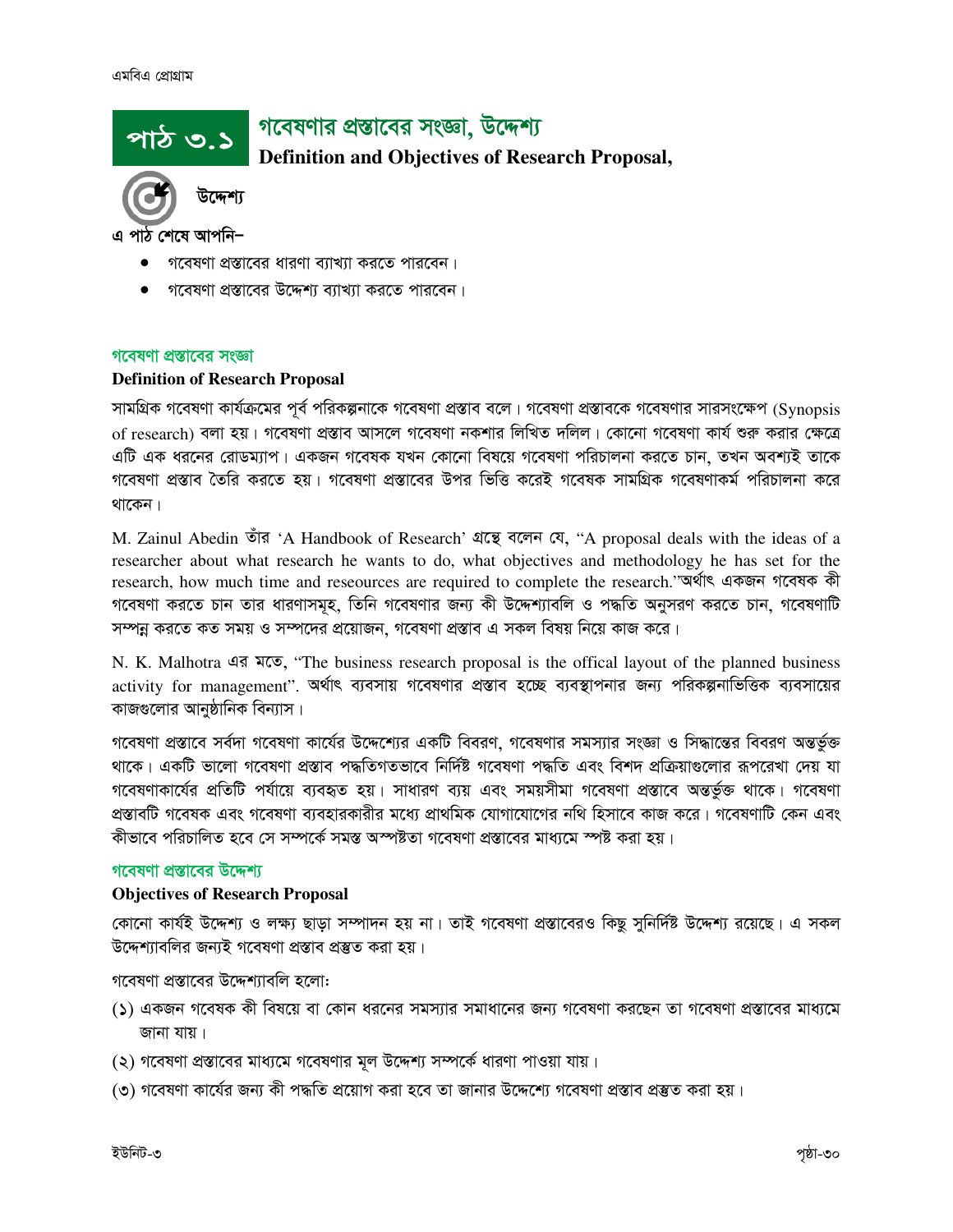- (৪) একটি গবেষণা কার্যক্রম পরিচালনা করতে কত সময় ও অর্থের প্রয়োজন তার অগ্রিম বাজেট করার জন্য গবেষণা প্রস্তাবের প্রয়োজন হয়।
- (৫) গবেষণা প্রস্তাবের গবেষণা কার্য সম্পাদন করতে কী ধরনের, কী পরিমাণ সম্পদের প্রয়োজন তা নিরূপণ করা যায়। আর এই পূর্বানুমানের উদ্দেশ্যে গবেষণা প্রস্তাব উপস্থাপন করা হয়ে থাকে।

#### সারসংক্ষেপ  $\overline{C}$

কোনো নির্দিষ্ট বিষয়ে গবেষণা পরিচালনার প্রাথমিক কাজ হলো গবেষণা প্রস্তাব প্রস্তুত করা। গবেষণা প্রস্তাব সামগ্রিক গবেষণা কার্যক্রমের পূর্ব পরিকল্পনা। যাতে গবেষণার বিষয় বা সমস্যা, গবেষণার উদ্দেশ্য ও যৌক্তিকতা সংক্ষেপে বর্ণনা করা হয়। গবেষণা প্রস্তাবের উপর ভিত্তি করেই গবেষক সামগ্রিক গবেষণাকর্ম পরিচালনা করে থাকেন এবং গবেষণা প্রস্তাবের মূল উদ্দেশ্য হলো গবেষণার রূপরেখা তৈরি করা ও পৃষ্ঠপোষকের সাথে যোগাযোগ করানোর ব্যবস্থা করা।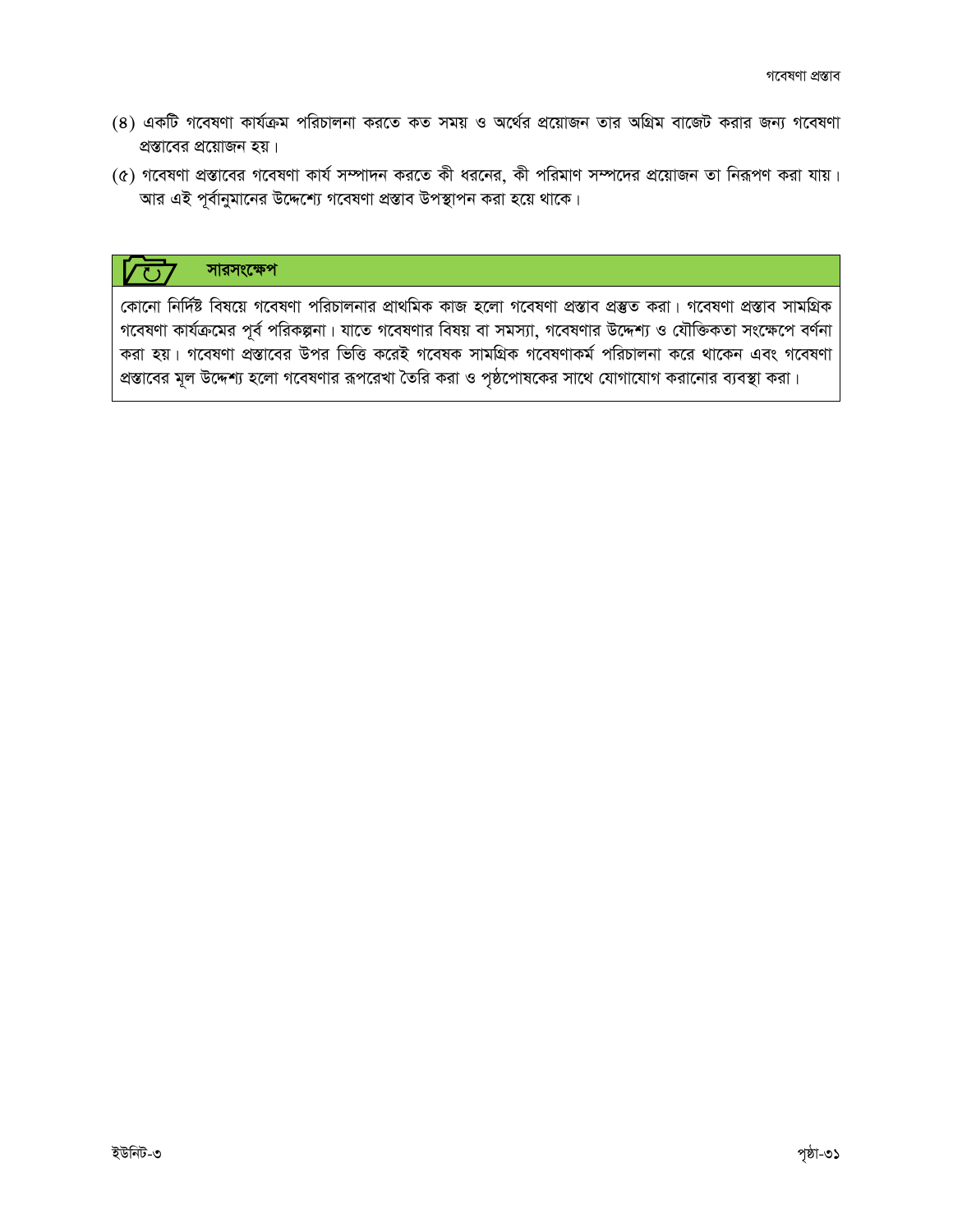

এ পাঠ শেষে আপনি–

গবেষণা প্রস্তাবের গুরুতু ব্যাখ্যা করতে পারবেন।

# গবেষণা প্রস্তাবের গুরুত্ব

# **Importance of Research Proposal**

গবেষণা প্রস্তাব একটি নির্দিষ্ট উদ্দেশ্য অর্জনের এক ধরনের লিখিত দলিল। গবেষণায় বিভিন্ন কার্যক্রম জড়িত এবং তাই ইহা সকল কাজকে একটি নিয়মতান্ত্রিক ও বৈজ্ঞানিক উপায়ে উপস্থাপন করে। প্রকৃত কোনো গবেষণা পরিচালনার আগে গবেষণা প্রস্তাব লেখা খুব জরুরি। গবেষণা প্রস্তাব গবেষণা কমিটি বা বোর্ডের সামনে উপস্থাপন ও আলোচনার পরে একটি গবেষণা পরিকল্পনা চূড়ান্ত করা হয়। তাই ব্যবসায় গবেষণার ক্ষেত্রে গবেষণা প্রস্তাবের গুরুতু অপরিসীম। গবেষণা প্রস্তাবের গুরুতুকে দুটি দৃষ্টিকোণ থেকে উপস্থাপন করা যায়। যথা:

(১) গবেষকের দৃষ্টিকোণ থেকে গবেষণা প্রস্তাবের গুরুতূ এবং

(২) পৃষ্ঠপোষকের দৃষ্টিকোণ থেকে গবেষণা প্রস্তাবের গুরুত্ব।



চিত্র: গবেষণা প্রস্তাবের গুরুত

# (১) গবেষকের দৃষ্টিকোণ থেকে গবেষণা প্রস্তাবের গুরুত্ব

(i) অগ্রিম পরিকল্পনা (Advance Plan): গবেষণা প্রস্তাব যেহেতু গবেষণা কার্যক্রমের পূর্ব পরিকল্পনা ও রূপরেখা তাই গবেষক অতি সহজে গবেষণার সকল কাজ করতে পারেন। তাই অগ্রিম পরিকল্পনা হিসেবে গবেষণা প্রস্তাবের গুরুতূ অনেক।

(ii) উদ্দেশ্য নির্ধারণ (Determining objectives): গবেষণা প্রস্তাবের মাধ্যমে একটি গবেষণার উদ্দেশ্য নির্ধারণ করা হয়। তাই গবেষক প্রস্তুতকৃত গবেষণা প্রস্তাব দ্বারা অতি সহজে গবেষণার যৌক্তিকতা উপস্থাপন করতে পারেন।

(iii) অনুমোদন লাভ (Permission): ব্যবসায় গবেষণা প্রস্তাবটি গবেষণা কমিটি বা বোর্ডে সভায় অনুমোদনের প্রয়োজন হয়। পৃষ্ঠপোষকের কাছ থেকে গবেষণা কার্য অনুমোদনের জন্য গবেষণা প্রস্তাবের গুরুত্ব অপরিসীম।

# (২) পৃষ্ঠপোষকের দৃষ্টিকোণ থেকে গবেষণা প্রস্তাবের গুরুতূ

(i) উপযুক্ত গবেষক নিৰ্বাচন (Selecting the appropriate researcher): গবেষণা প্ৰস্তাবের মাধ্যমে পৃষ্ঠপোষক অতি সহজে একজন উপযুক্ত গবেষককে নির্বাচন করতে পারেন। তাই গবেষক নির্বাচনের জন্য গবেষণা প্রস্তাবের গুরুতু অনেক।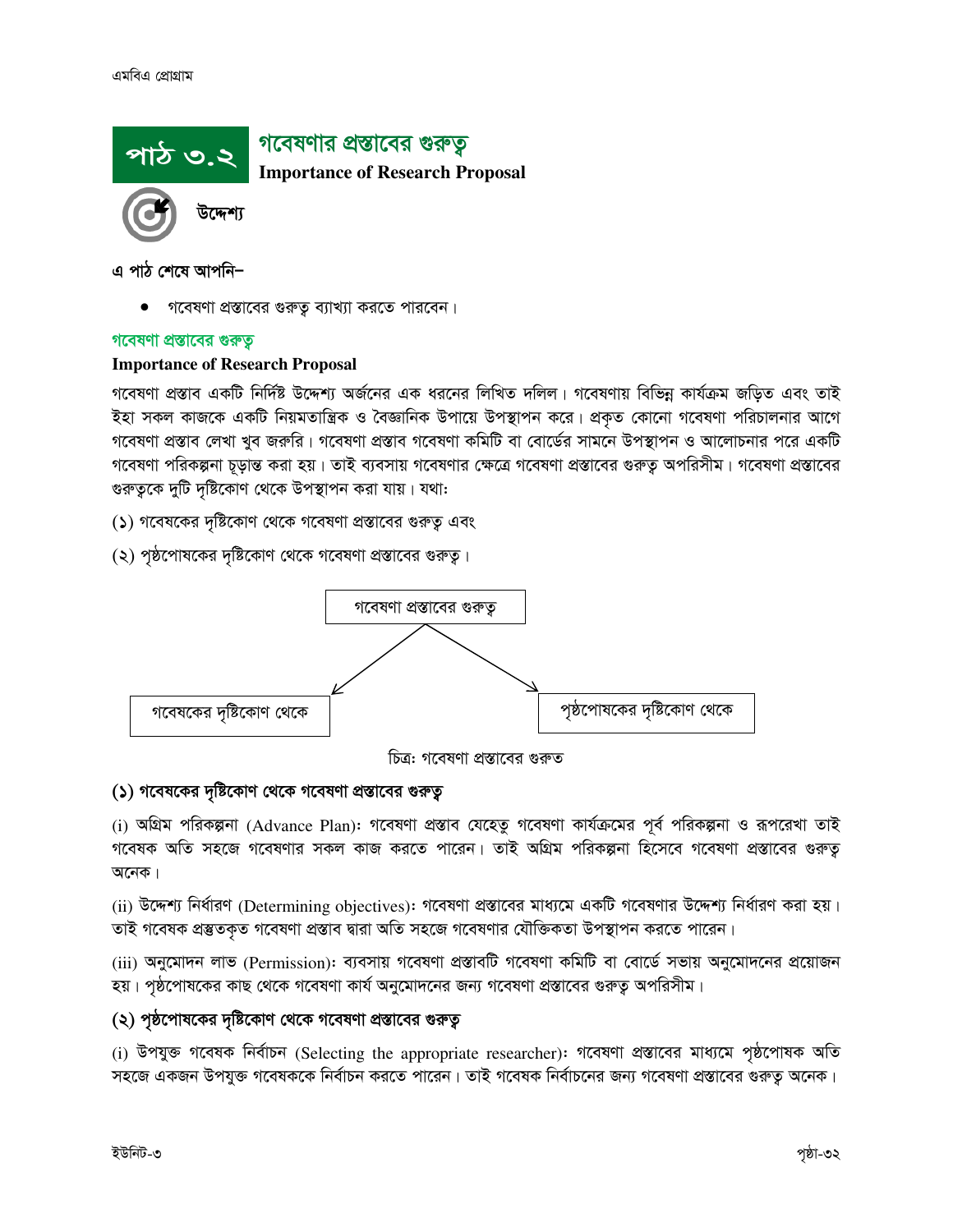$(i)$  গবেষণার যৌক্তিকতা মূল্যায়ন (Evaluate the rationalities of the study): গবেষণা প্রস্তাবে একটি গবেষণার সমস্যার বর্ণনা, গবেষণার পদ্ধতি ও সাহিত্য পর্যালোচনা থাকে। পৃষ্ঠপোষক গবেষণা প্রস্তাব, সাহিত্য পর্যালোচনা দেখে সুনির্দিষ্ট গবেষণা জ্ঞানের ঘাটতি (Research Gap) চিহ্নিত করতে পারেন। এভাবে গবেষণার যৌক্তিকতা মূল্যায়ন করা হয়।

(iii) বাজেট (Budget): একটি গবেষণা কার্য পরিচালনার জন্য অর্থের প্রয়োজন হয়। আর এই অর্থের যোগান পৃষ্ঠপোষক প্রদান করেন। গবেষণা প্রস্তাবে গবেষণা পরিচালনার জন্য প্রয়োজনীয় অর্থের বাজেট দেওয়া থাকে। এ জন্য গবেষণা প্রস্তাবের গুরুত অপরিসীম।

# সারসংক্ষেপ:

গবেষণা প্রস্তাব যেহেতু গবেষণা কার্যক্রমের পূর্ব পরিকল্পনা ও রূপরেখা। তাই গবেষণা প্রস্তাবের গুরুত্ব অপরিসীম। গবেষণা প্রস্তাব অনুযায়ীই গবেষণা কার্যক্রম পরিচালিত হয়। কারণ গবেষণা প্রস্তাব ছাড়া একটি গবেষণা সম্পূর্ণ করা সম্ভব নয়। গবেষণা প্রস্তাবের গুরুত্বকে দুটি দৃষ্টিকোণ থেকে বর্ণনা করা যায়। যথা: (১) গবেষকের দৃষ্টিকোণ থেকে। (২) পৃষ্ঠপোষকের দৃষ্টিকোণ থেকে।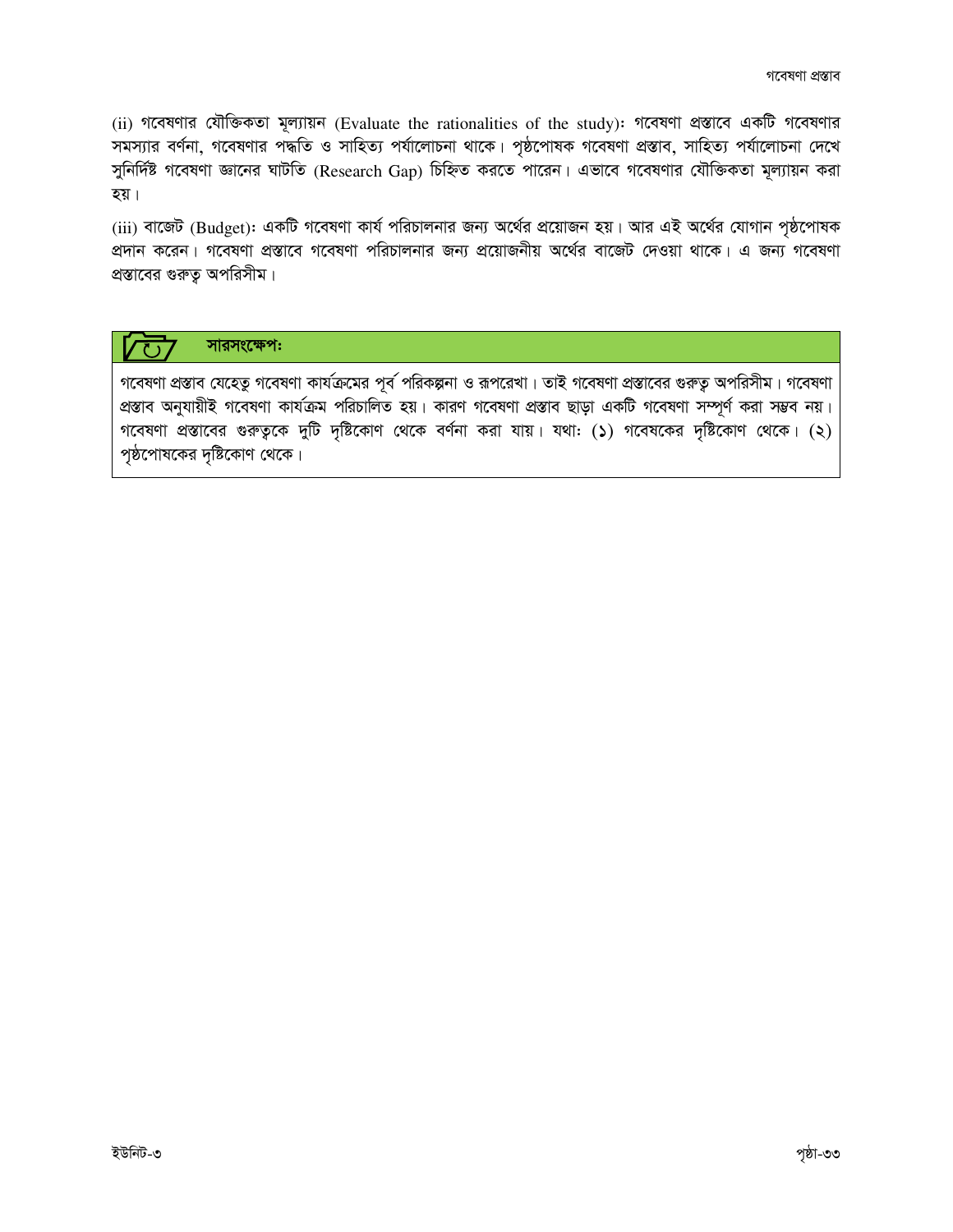

এ পাঠ শেষে আপনি–

● গবেষণা প্রস্তাবের উপাদান বা সূচিপত্র প্রস্তুত করতে পারবেন।

# গবেষণা প্রস্তাবের উপাদান বা সূচিপত্র

# **Contents of a Research Proposal**

গবেষণা হলো মানুষের বুদ্ধিবৃত্তিক অনুসন্ধান প্রক্রিয়া এবং নতুন কিছু আবিষ্কারের নেশায় বিজ্ঞানী বা গবেষকের কার্যাবলি। গবেষণা প্রস্তাবের ওপর ভিত্তি করেই গবেষক সামগ্রিক গবেষণাকর্ম পরিচালনা করে থাকেন। একটি উত্তম গবেষণা প্রস্তাবে যে সকল উপাদান বা সূচিপত্র অন্তর্ভুক্ত থাকে তা নিম্নে উপস্থাপন করা হলো:

| ১. গবেষণা শিরোনাম (Title of the Study)                        |
|---------------------------------------------------------------|
| ২. সারসংক্ষেপ (Overview)                                      |
| ৩. ভূমিকা (Introduction)                                      |
| 8. গবেষণা সমস্যার বিবৃতি (Statement of the Research Problems) |
| ৫. সাহিত্য পৰ্যালোচনা (Literature Review)                     |
| ৬. গবেষণার যৌক্তিকতা (Justification of the Study)             |
| ৭. গবেষণা উদ্দেশ্য (Objectives of the Study)                  |
| ৮. গবেষণা পদ্ধতি (Methods of Research)                        |
| ৯. প্ৰস্তাবিত সময়সূচি (Proposed Schedule)                    |
| ১০. বাজেট প্ৰণয়ন (Preparation of Budget)                     |
| ১১. সহায়ক গ্ৰন্থপঞ্জি (Biblography/ Reference)               |

(চিত্র: গবেষণা প্রস্তাবের উপাদান)

- গবেষণা শিরোনাম (Title of the Study): গবেষণাধীন বিষয়ের একটি সুনির্দিষ্ট শিরোনাম থাকতে হয়। অর্থাৎ  $\mathcal{L}(\mathcal{L})$ গবেষক যে বিষয়ে গবেষণা পরিচালনা করবেন তার একটি সুনির্দিষ্ট ও সুস্পষ্ট শিরোনাম ঠিক করবেন যার মাধ্যমে গবেষণার মূল উদ্দেশ্য প্রতিফলিত হয়। গবেষণা শিরোনামটি এমন হতে হবে যেন খুব বেশি বড় না হয়, আবার ছোটও না হয়। গবেষণা শিরোনামটি দেখে যে কেউ যেন এর বিষয়বস্তু সম্পর্কে সস্পষ্ট ধারণা লাভ করতে পারে।
- (২) সারসংক্ষেপ (Overview): গবেষণা প্রস্তাবনার এ অংশে যে বিষয়ে গবেষণা পরিচালিত হবে তার একটি সংক্ষিপ্ত বর্ণনা থাকবে। এর মধ্যে গবেষণার তাত্ত্বিক বিষয়বস্তু, লক্ষ্য, উদ্দেশ্য, গবেষণা কর্মটি কাদের জন্য পরিচালিত হবে, কী বিষয়ে অনুসন্ধান করা হবে এবং কোন পদ্ধতি প্রয়োগ করা হবে তার একটি সংক্ষিপ্ত বিবরণ থাকবে।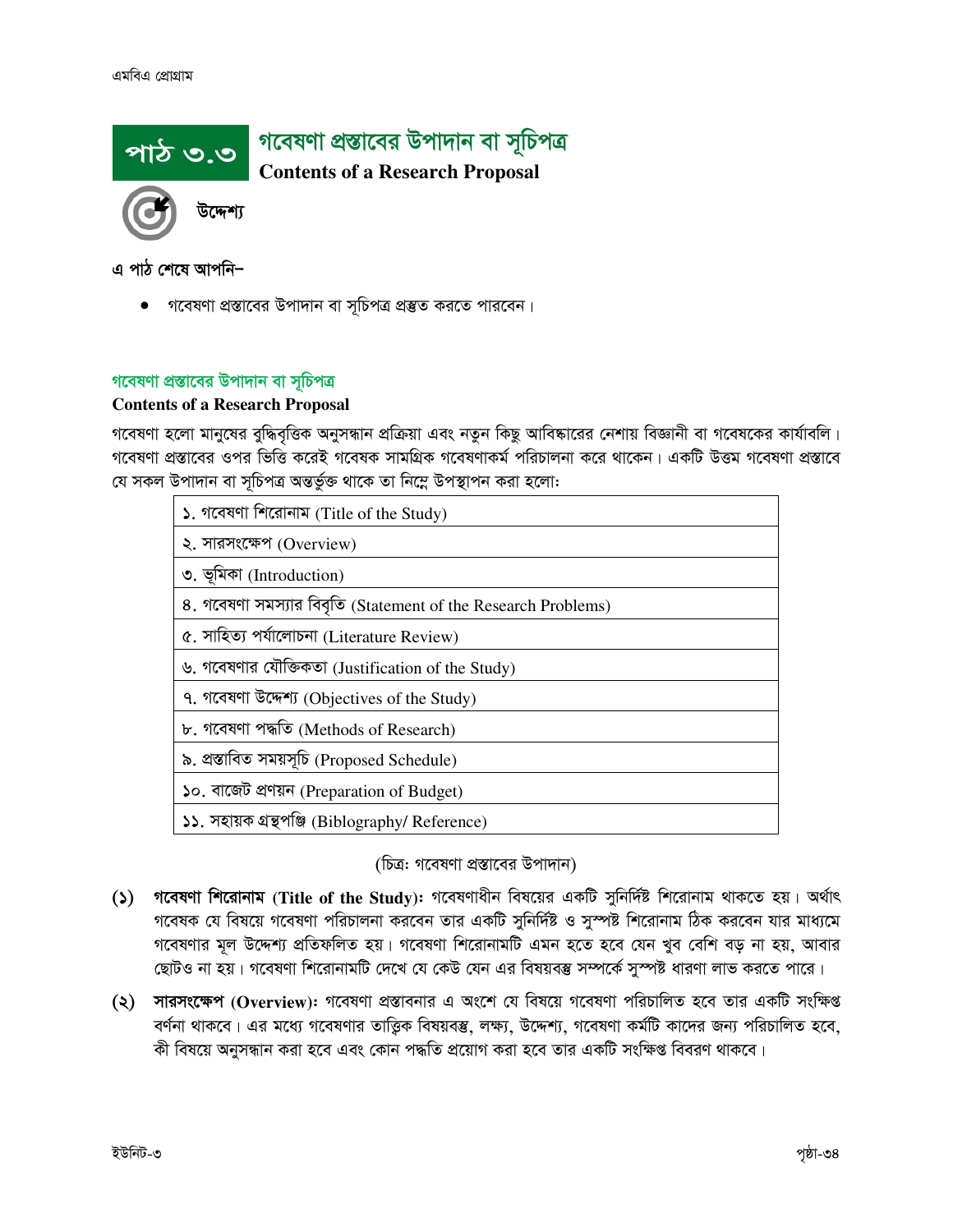- (৩) ভূমিকা (Introduction): গবেষণার বিষয় সম্পর্কে একটি সংক্ষিপ্ত ও সাধারণ বিবরণ থাকবে। গবেষক যে বিষয়ে গবেষণা পরিচালনা করবেন তা কী? কতখানি গুরুতৃপূর্ণ? এর যৌক্তিকতাই বা কী? ভূমিকায় এ সকল বিষয়ের সহজবোধ্য সংক্ষিপ্ত আলোচনা থাকবে।
- (8) গবেষণা সমস্যার বিবৃতি (Statement of the Research Problem): যে বিষয়ের ওপর গবেষণা পরিচালিত হবে তার একটি সংক্ষিপ্ত বিবরণ হলো গবেষণা সমস্যার বিবৃতি। এখানে কতগুলো প্রশ্ন তুলে ধরা হয় যা বর্তমান গবেষণায় অনুসন্ধান করা হবে।
- (৫) সাহিত্য পর্যালোচনা (Literature Review): গবেষণার জন্য নির্বাচিত ও সংশ্লিষ্ট বিষয় সম্পর্কে যথার্থ ধারণা লাভের জন্য বিভিন্ন গ্রন্থ, সাময়িকী, প্রতিবেদন, কলাম, পত্রপত্রিকা পাঠ আবশ্যক। এর মাধ্যমে গবেষণাধীন বিষয় সম্পর্কে যথাযথ ধারণা পাওয়া সম্ভব। এছাড়া গবেষণার বিষয়ে পূর্বে কোনো গবেষণা পরিচালিত হয়ে থাকলে সে সম্পর্কিত প্রতিবেদন পাঠ ও পর্যালোচনার মাধ্যমে বিষয় সম্পর্কে জানা যায় এবং কোনো সুনির্দিষ্ট বিষয়ে ইতোপূর্বে গবেষণা পরিচালিত হয়নি তা চিহ্নিত করা হয়।
- (৬) গবেষণার যৌক্তিকতা (Justification of the Study): বর্তমান গবেষণা পরিচালনার প্রয়োজনীয়তা কী, গবেষণালব্ধ জ্ঞান, তত্তু প্রতিষ্ঠায় বা সিদ্ধান্ত গ্রহণের ক্ষেত্রে বা কোনো উন্নয়ন পরিকল্পনা গ্রহণ ও বাস্তবায়নে কী সহায়তা করবে তার সুস্পষ্ট ব্যাখ্যা থাকতে হবে।
- (9) গৱেষণার উদ্দেশ্য (Objectives of the Study): গবেষণা প্রকল্পে প্রকৃতপক্ষে কী অনুসন্ধান বা বিশ্লেষণ করা হবে তা এখানে সুস্পষ্টভাবে ব্যাখ্যা করতে হবে। গবেষণার প্রধান বা সাধারণ উদ্দেশ্য ও বিশেষ উদ্দেশ্য কী তা এখানে ব্যাখ্যা করা হয়।
- (৮) গবেষণার পদ্ধতি নির্ধারণ (Methods of Research): গবেষণা প্রস্তাবনায় গবেষণাকার্য পরিচালনার জন্য কোন পদ্ধতি প্রয়োগ করা হবে, কেন প্রয়োগ করা হবে তার বর্ণনা থাকতে হবে। এক্ষেত্রে নমুনায়ন, তথ্য সংগ্রহ, এবং তথ্য বিশ্লেষণের ক্ষেত্রে কোন পদ্ধতি প্রয়োগ করা হবে তার সুস্পষ্ট ব্যাখ্যা থাকবে।
- (৯) প্রস্তাবিত সময়সূচি (Proposed Schedule): গবেষণা সুষ্ঠূ ও সুন্দরভাবে নির্ধারিত সময়ের মধ্যে সম্পাদনের জন্য সময়সূচি তৈরি করা হয়। এক্ষেত্রে গবেষণা সম্পাদনের জন্য ক্রমানুসারে প্রধান প্রধান কাজ, যেমন– গবেষণা নকশা প্রণয়ন, তথ্য সংগ্রহ, তথ্য প্রক্রিয়াজাতকরণ ও বিশ্লেষণ, গবেষণা প্রতিবেদন তৈরি ইত্যাদির তালিকা তৈরি করে কত সময়ের মধ্যে তা সম্পাদন করা হবে তার সস্পষ্ট বিবরণ থাকতে হবে।
- (১০) বাজেট প্রণয়ন (Preparation of Budget): গবেষণা কাজ পরিচালনার জন্য অর্থ একান্ত আবশ্যকীয় বিষয়। গবেষণার জন্য প্রয়োজনীয় অর্থের উৎস, উক্ত অর্থ কোন খাতে কত ব্যয় হবে এবং কীভাবে ব্যয় করা হবে তার বিশদ বিবরণ থাকতে হবে।
- (১১) সহায়ক গ্রন্থপঞ্জি (Biblography/Reference): গবেষণা বিষয়ের সাথে সংশ্লিষ্ট গ্রন্থ, জার্নাল, গবেষণা প্রবন্ধ, পত্রপত্রিকা, রিপোর্ট, ওয়েবসাইট প্রভৃতি যা গবেষণার জন্য ব্যবহৃত হবে তার একটি তালিকা তৈরি করতে হবে। এটিই হলো সহায়ক গ্রন্থপঞ্জি। সুনির্দিষ্ট নিয়ম অনুসরণ করে গ্রন্থপঞ্জি লিপিবদ্ধ করা হয়। যেমন- Kothari, C. R. Research Methodology, 2<sup>nd</sup> ed. New Delhi: Wishwa Prakashan, 1996.

# সারসংক্ষেপ:

গবেষণা প্রস্তাবনার ওপর ভিত্তি করেই গবেষক সামগ্রিক গবেষণাকর্ম পরিচালনা করে থাকেন। গবেষণা প্রস্তাবনায় সাধারণত যা উপস্থাপন করা হয় তা হলো- (১) গবেষণা শিরোনাম, (২) সারসংক্ষেপ, (৩) ভূমিকা, (৪) গবেষণা সমস্যার বিবৃতি, (৫) সাহিত্য পর্যালোচনা, (৬) গবেষণার যৌক্তিকতা, (৭) গবেষণার উদ্দেশ্য, (৮) গবেষণা পদ্ধতি নিৰ্ধারণ, (৯) প্রস্তাবিত সময়সূচি, (১০) বাজেট প্রণয়ন এবং (১১) সহায়ক গ্রন্থপঞ্জি।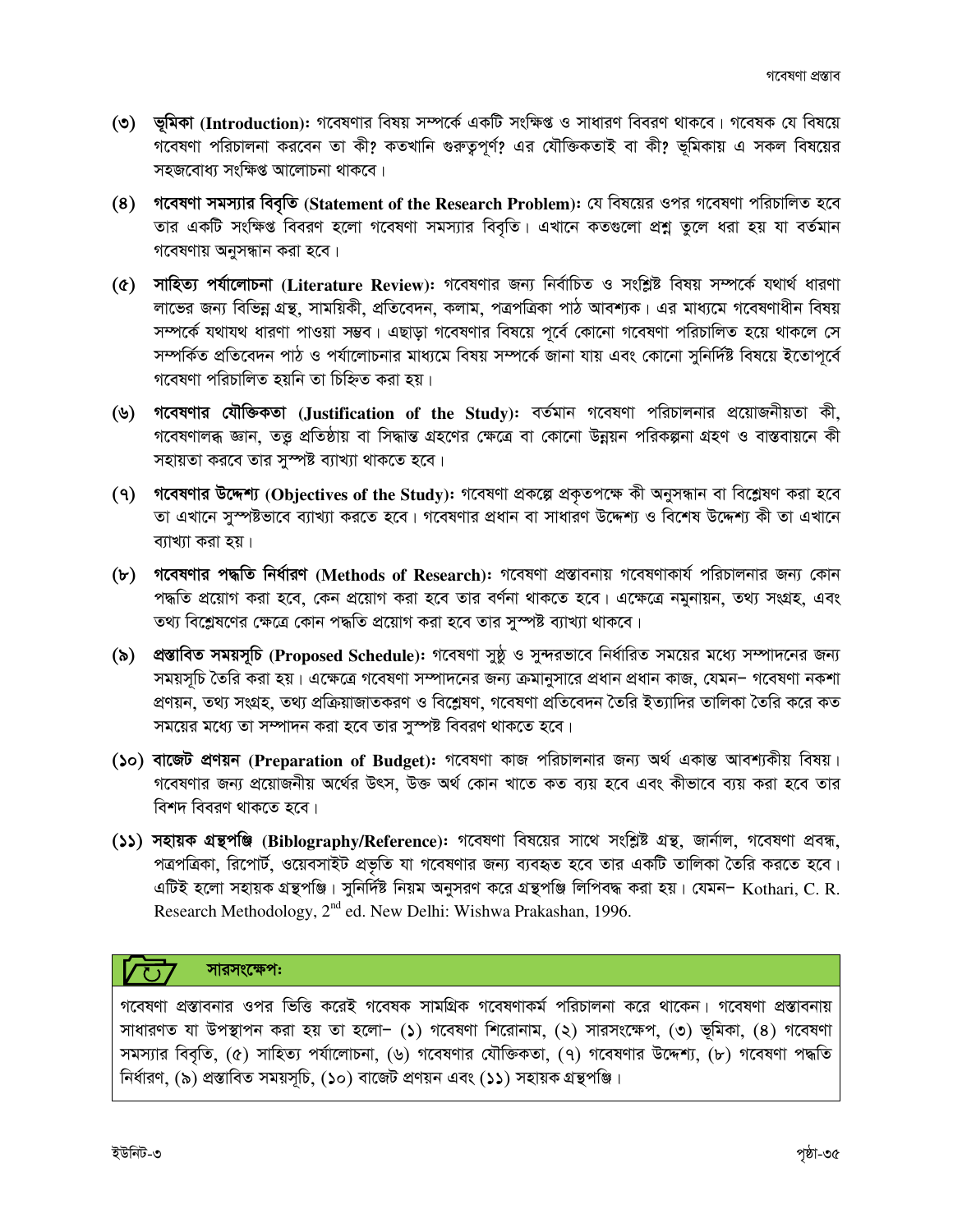# পাঠ ৩.৪

# গবেষণার প্রস্তাবের ধাপ

**Steps of Research Proposal** 

এ পাঠ শেষে আপনি–

- গবেষণা প্রস্তাবের ধাপ বর্ণনা করতে পারবেন।
- গবেষণা প্রস্তাব নিজে প্রস্তত করতে পারবেন।

# গবেষণা প্রস্তাবের ধাপ

# **Steps of Research Proposal**

গবেষণা প্রস্তাব সামগ্রিকভাবে একটি গবেষণাকর্মকে লিখিতভাবে উপস্থাপন করে। তাই গবেষণা প্রস্তাবের একটি সুনির্দিষ্ট কাঠামো ও পর্যায়ক্রমিক ধাপের প্রয়োজন হয়। গবেষণার বিষয়, সমস্যার ধরন, পৃষ্ঠপোষক ইত্যাদির ওপর নির্ভর করে গবেষণা প্রস্তাবের ধাপ বিভিন্ন হয়। একটি উত্তম গবেষণা প্রস্তাব প্রস্তুত করতে যে সকল ধাপ অনুসরণ করা হয় তা নিমুরূপ:

(১) শিরোনাম (Title): একটি গবেষণা প্রস্তাব প্রস্তুত করার সর্বপ্রথম ধাপ হলো গবেষণার উপযুক্ত শিরোনাম প্রদান করা। উক্ত শিরোনাম থেকে যেন স্পষ্ট বুঝা যায় যে কী বিষয় নিয়ে গবেষণা করা হচ্ছে। শিরোনামটি অবশ্যই সংক্ষিপ্ত, স্বব্যাখ্যাত এবং সহজবোধ্য হতে হয়।

(২) সমস্যার বিবৃতি (Statement of the Problem): গবেষণা প্রস্তাবের সমস্যার বিবৃতিতে গবেষণা সমস্যা চিহ্নিত করতে হবে। গবেষণা সমস্যা অংশের দ্বারা পৃষ্ঠপোষককে পুরো গবেষণা প্রস্তাব পড়ার জন্য আগ্রহী করে তোলা হয়। সমস্যার ধরন, ধারাবাহিকতা ও উপস্থাপন দ্বারা এর পাঠকের মনোযোগ ধরে রাখতে হবে। গবেষণা প্রস্তাবের এ ধাপে গবেষণা সমস্যার বিস্তারিত বর্ণনা করার প্রয়োজন নেই। বরং মূল সমস্যা কী এবং কীভাবে তার সমাধান হবে, তা উল্লেখ করা প্রয়োজন।

(৩) গবেষণার উদ্দেশ্য (Research Objectives): গবেষণা প্রস্তাব প্রস্তুতির এ ধাপে গবেষণার মূখ্য উদ্দেশ্য (Main obiectives) পরিষ্কারভাবে বর্ণনা করতে হয়। এ উদ্দেশ্যগুলো যেন গবেষণা প্রকল্পের সময়কালের মধ্যে পরিমাপযোগ্য, বাস্তবসম্মত এবং অর্জনযোগ্য হয়। অর্থাৎ ব্যবসায় গবেষণার এমন সকল উদ্দেশ্য নির্ধারণ করতে হবে যা বাস্তবে অর্জন করা যায়। গবেষণার উদ্দেশ্যকে আবার অনেক ক্ষুদ্র-ক্ষুদ্র গবেষণামূলক প্রশ্নেও বিভক্ত করা যেতে পারে।

(8) সাহিত্য পর্যালোচনা (Literature Reveiw): সাহিত্য পর্যালোচনা সাম্প্রতিক গবেষণা পরীক্ষা, কোম্পানির ডেটা বা বড় শিল্পের প্রতিবেদনগুলোর অধ্যয়নের ভিত্তি হিসেবে কাজ করে। গবেষণা প্রস্তাবের এ ধাপে গবেষণা সমস্যার বিষয়ে পর্বে কোনো সমীক্ষা, পরিবীক্ষণ বা গবেষণা হয়েছে কিনা তা উপস্থাপন করা হয়। গবেষক যে বিষয় নিয়ে গবেষণা করছেন তার কাছাকাছি কোনো বিষয়ে গবেষণা ফল থাকলে তা সূত্রসহকারে উল্লেখ করতে হয়। সাহিত্য পর্যালোচনা বিভিন্ন গুরুতুপূর্ণ কাজ করে; (ক) এটি গবেষণা সমস্যার সম্পর্কে আরো জ্ঞান প্রদান করে। (খ) এটি গবেষণামূলক প্রশ্লের সাথে সম্পর্কিত তাত্তিক বিষয়গুলোকে প্রদর্শন করে। (গ) এটি প্রাসঙ্গিক সাহিত্যের তথ্য সমালোচনামূলকভাবে মূল্যায়নে গবেষকের দক্ষতা উন্নয়নে সহায়তা করে।

 $(c)$  গবেষণা অনুমান (Research Hypotheses): গবেষণা অনুমান হলো গবেষণার অস্থায়ী সমাধান সম্পর্কে পূর্বচিন্তা। এ অনুমানগুলো ব্যক্তিগত অভিজ্ঞতা, সম্পর্কিত সাহিত্য পর্যালোচনা, বিশেষজ্ঞদের সাথে পরামর্শ, সাক্ষাৎকার বা অভিজ্ঞদের সাথে আলোচনা করে করা হয়। গবেষণা প্রস্তাবের এ ধাপে অনুমান উন্নয়ন করা হয়ে থাকে। অনুমান অবশ্যই সুনির্দিষ্ট ও সীমিত হওয়া দরকার যেন তা যাচাই করা যায়। ব্যাপকভাবে সাহিত্য পর্যালোচনার পরে একজন গবেষক পরিষ্কার ও সুনির্দিষ্টভাবে অনুমান (Hypotheses) ব্যাখ্যা করে থাকেন। এটিকে অনেকে গবেষণা অনুকল্পও বলে থাকেন।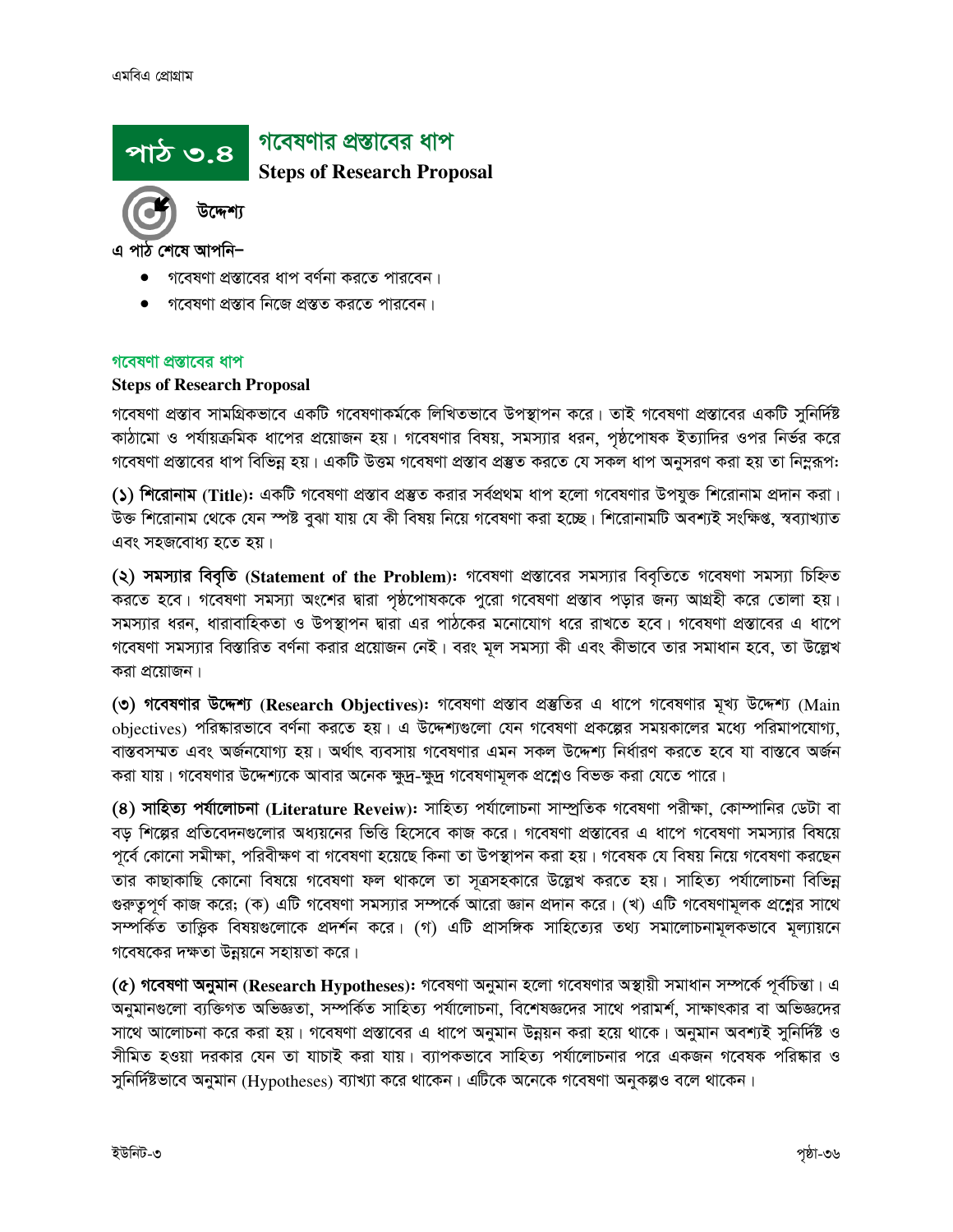(৬) গ**বেষণা পদ্ধতি (Research Methodology):** গবেষণা কার্যটি পরিচালনার জন্য কী ধরনের তথ্যের প্রয়োজনহয়তা নির্বাচন করা হয়। প্রয়োজনীয় তথ্য উপাত্ত ব্যাখ্যা বিশ্লেষণের জন্য কী পদ্ধতি ব্যবহার করা হবে তা এ ধাপে নির্ধারণ করা হয়। এক্ষেত্রে বিভিন্ন চলক নির্ধারণ, উপাত্ত সংগ্রহের কৌশল নির্বাচন, নমুনায়ন, উপাত্ত সংগ্রহের পরিকল্পনা, প্রশ্নমালা প্ৰস্তুত, পাইলট জরিপ, মাঠকৰ্মী নিয়োগ ও প্ৰশিক্ষণ প্ৰদান ইত্যাদি কাজ করা হয়।

(৭) তথ্য প্ৰক্ৰিয়াকরণ ও বিশ্লেষণ (Data Processing and Analysis): গবেষণা প্ৰস্তাবে গবেষককে অবশ্যই তথ্য প্রক্রিয়াজাত করার পদ্ধতি উল্লেখ করতে হয়। তার পাশাপাশি উক্ত তথ্য বিশ্লেষণের জন্য কী ধরনের পরিসংখ্যানিক পরিমাপক বা হাতিয়ার ব্যবহার করা হবে তা বর্ণনা করতে হয়। তথ্য উপাত্ত প্রক্রিয়াজাত করতে শ্রেণিবদ্ধকরণ, তালিকাবদ্ধকরণ, গড়, মধ্যমা, বিস্তৃতি, বিভেদাংক ইত্যাদি পরিসংখ্যানিক কৌশল ব্যবহার করা হয়। তথ্য উপস্থাপনের জন্য আয়তলেখ, মানচিত্র, লেখচিত্র উপস্থাপন করা হয়।

(b) **সময়সূচি** (Time Schedule): গবেষণা প্রস্তাবের এ ধাপে গবেষণা কার্যের শুরু থেকে শেষ পর্যন্ত কত সময় ব্যয় হবে তা সুন্দরভাবে উল্লেখ করতে হয়। গবেষণা প্রস্তাবের সময়সূচিতে প্রকল্পের কাজগুলি কোনটি কতদিনের মধ্যে সম্পাদন করা হবে তার বর্ণনা থাকে।

উদাহরণস্বরূপ,

| পর্যায়                        | আনুমানিক সময়সূচি |  |  |
|--------------------------------|-------------------|--|--|
| i) অনুসন্ধানি সাক্ষাৎকার       | ১০ দিন            |  |  |
| ii) চূড়ান্ত গবেষণা প্ৰস্তাব   | ৫ দিন             |  |  |
| iii) প্ৰশ্নাবলি পুন:বিবেচনা    | ১৫ দিন            |  |  |
| $\rm iv$ ) মাঠকৰ্মে সাক্ষাৎকার | ৩০ দিন            |  |  |
| $_{\rm V}$ ) সম্পাদনা ও কোডিং  | ৩৫ দিন            |  |  |
| vi) তথ্য বিশ্লেষণ              | ৪০ দিন            |  |  |
| vii) রিপোর্ট তৈরি              | ১০ দিন            |  |  |

এছাড়া, প্ৰকল্পটি যদি বড় ও জটিল হয় তবে বিকল্প পন্থা হিসেবে গ্যান্ট চাৰ্ট বা সিপিএম (Critical Path Method) বা WBS (Work Breakdown Schedule) ব্যবহার করা হয়।

(৯) বাজেট (Budget): গবেষণা প্রস্তাবে আনুমানিক গবেষণা খরচের জন্য একটি বাজেট উপস্থাপন করতে হয়। বাজেটের আকার গবেষণা কাজের সাথে ন্যায়সঙ্গত হওয়া আবশ্যক। একটি বাজেট সাধারণত বেতন, মজুরি, সরঞ্জাম, ভ্রমণ ব্যয়, প্রত্যক্ষ ব্যয়, উপকরণ ও সরবরাহ, প্রকাশনা, প্রচার, পরামর্শ পরিসেবা ব্যয় ইত্যাদি অন্তর্ভুক্ত থাকে। নিম্লে একটি নমুনা বাজেট দেখানো হলো: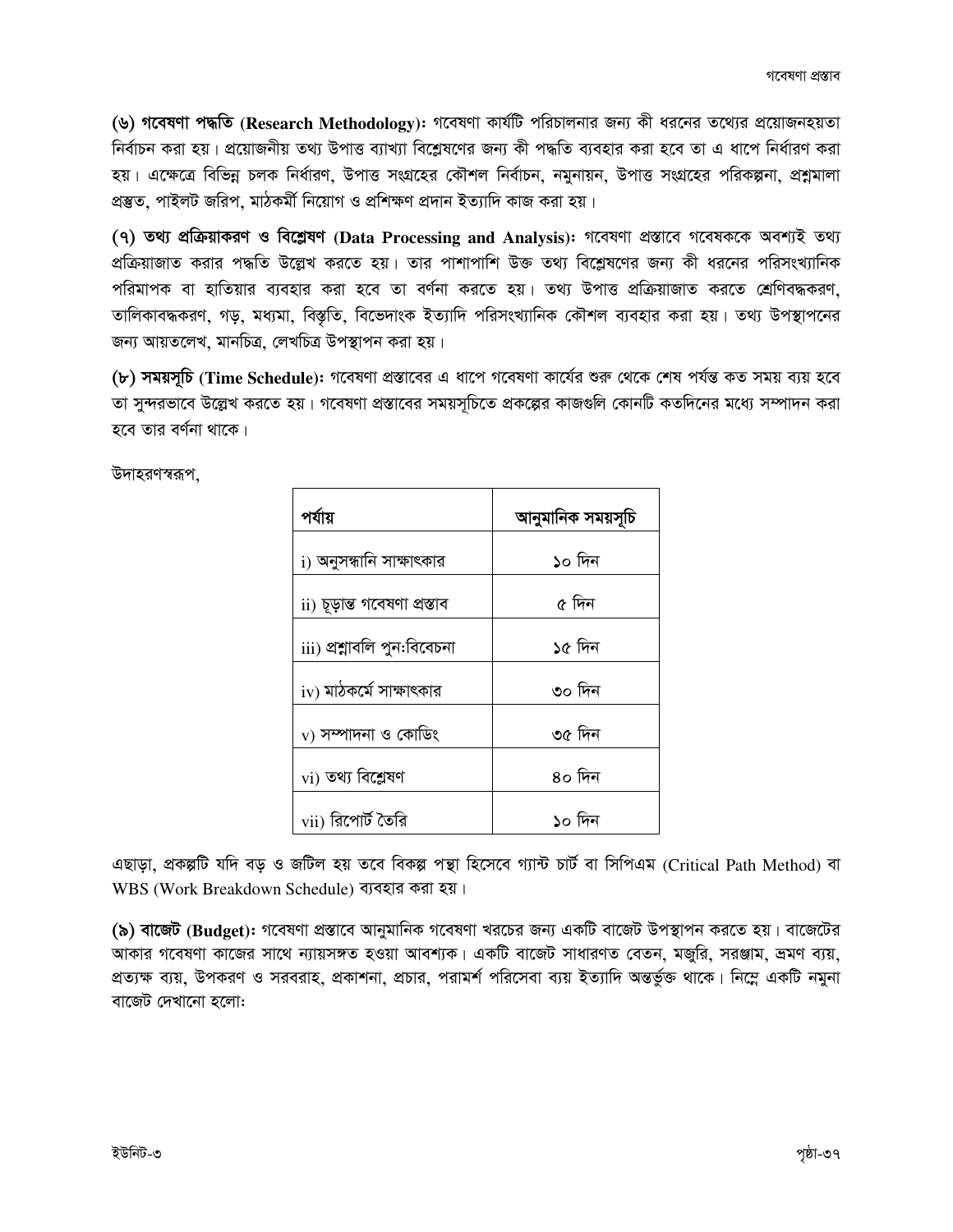|                            | <b>Budget Items</b>               | Rate       | <b>Total Days</b> | Charge       |  |  |  |
|----------------------------|-----------------------------------|------------|-------------------|--------------|--|--|--|
|                            | A. Salaries                       |            |                   |              |  |  |  |
|                            | <b>Research Director</b>          | Tk.200/hr. | 20 hours          | Tk.4,000     |  |  |  |
| 2.                         | ResearchAssociate                 | 100/hr.    | 10 hours          | 1,000        |  |  |  |
| 3.                         | Research Assistants (2)           | 20/hr.     | 300 hours         | 6,000        |  |  |  |
| 4.                         | Secretarial (1)                   | 12/h.      | 100 hours         | <u>1,200</u> |  |  |  |
|                            | <b>Subtotal</b>                   |            |                   | Tk.12,200    |  |  |  |
|                            | <b>B.</b> Other costs             |            |                   |              |  |  |  |
| 5.                         | Employee services and benefits    |            |                   | Tk.2,500     |  |  |  |
| 6.                         | Travel                            |            |                   | 100          |  |  |  |
| 7.                         | Office supplies                   |            |                   | 800          |  |  |  |
| 8.                         | Telephone                         |            |                   |              |  |  |  |
| 9.                         | Rent                              |            |                   |              |  |  |  |
| 10. Other equipment        |                                   |            |                   |              |  |  |  |
|                            | 11. Publication and storage costs |            |                   | 100          |  |  |  |
|                            | <b>Subtotal</b>                   |            |                   | 3,500        |  |  |  |
| C. Total of direct costs   |                                   |            | 15,700            |              |  |  |  |
| D. Overhead support        |                                   |            |                   | Tk. 5,480    |  |  |  |
| E. Total funding requested |                                   |            |                   |              |  |  |  |

(১০) গ্রন্থপঞ্জি (Bibliography/Reference): গবেষণা প্রস্তাব প্রস্তুতের সর্বশেষ ধাপ হলো গ্রন্থপঞ্জি উল্লেখ করা। গবেষক গবেষণার জন্য যে সকল সাহিত্য পর্যালোচনা করেন এবং যে সকল, গ্রন্থ, জার্নাল, পেপার, কলাম ইত্যাদি থেকে তথ্য সংগ্রহ করে তার একটি বিবরণী প্রদান হলো গ্রন্থপঞ্জি।

#### সারসংক্ষেপ できる

গবেষণা প্রস্তাব সামগ্রিকভাবে একটি গবেষণাকর্মকে লিখিতভাবে উপস্থাপন করে। তাই গবেষণা প্রস্তাবের একটি সুনির্দিষ্ট কাঠামো ও পর্যায়ক্রমিক ধাপের প্রয়োজন হয়। গবেষণা প্রস্তাবে যে সকল ধাপ অনুসরণ করতে হয় তা হলো: (১) শিরোনাম (২) সমস্যার বিবৃতি (৩) গবেষণার উদ্দেশ্য (8) সাহিত্য পর্যালোচনা (৫) গবেষণা অনুমান (৬) গবেষণা পদ্ধতি (৭) তথ্য প্রক্রিয়াকরণ ও বিশ্লেষণ (৮) সময়সূচি (৯) বাজেট (১০) গ্রন্থপঞ্জি।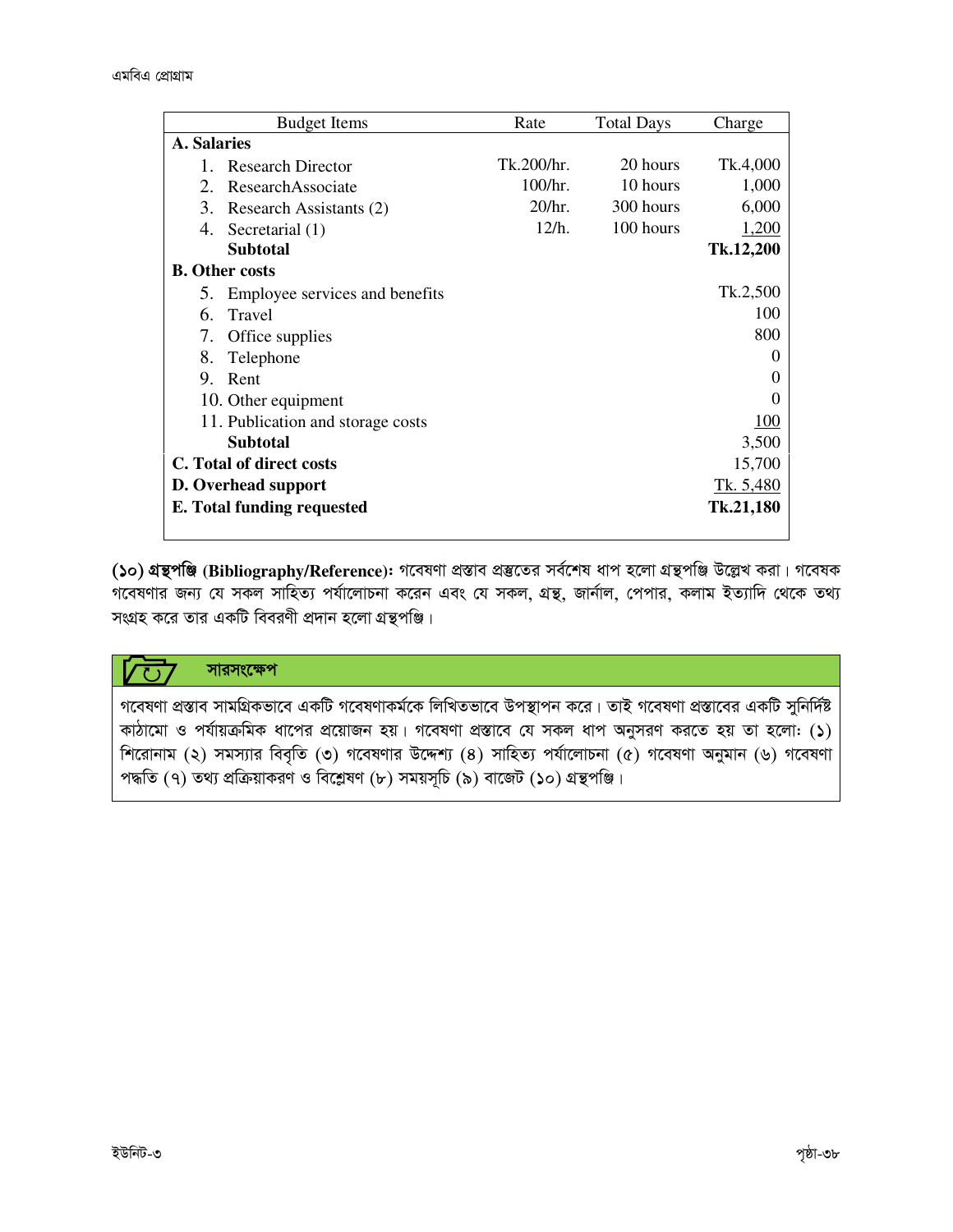# গবেষণার প্রস্তাব প্রণয়ণে বিবেচ্য বিষয়

# **Factors to be Considered in Research Proposal**



এ পাঠ শেষে আপনি–

<u>পাঠ ৩.৫</u>

গবেষণা প্রস্তাবের বিবেচ্য বিষয় বর্ণনা করতে পারবেন।

# গবেষণা প্ৰস্তাব প্ৰণয়নে বিবেচ্য বিষয়সমূহ

# **Factors to be Considered in Research Proposal**

গবেষণা প্রস্তাব তৈরি করার ক্ষেত্রে একজন গবেষককে অনেকগুলো বিষয়ের ওপর নির্ভর করতে হয়। যে সকল বিষয়কে বিবেচনায় নিয়ে গবেষণা প্রস্তাব তৈরি বা প্রস্তুত করা হয় সেই সকল বিষয়কে গবেষণা প্রস্তাবের বিবেচ্য বিষয় বলে। নিম্লে গবেষণা প্রস্তাবের বিবেচ্য বিষয়সমূহ উল্লেখ করা হলো;

(১) গবেষণা প্রস্তাবের আকার: গবেষণা প্রস্তাবের আকার যেন খুব বড় না হয় সেদিকে সতর্ক দৃষ্টি রাখতে হবে। আবার এর আকার খুব সংক্ষিপ্ত হওয়াও বাঞ্জনীয় নয়।

(২) **ভাষা শৈলী:** জটিল এবং সহজে বোধগম্য নয়, এমন ভাষা বা বাক্য ব্যবহার করা যাবে না। অর্থাৎ গবেষণা প্রস্তাবের ভাষা হবে প্ৰাঞ্জল।

(৩) পরিকাঠামো: গবেষণা প্রস্তাবের পরিকাঠামো এমনভাবে প্রণয়ন করতে হবে যেখানে সকল উপাদান ধারাবাহিকভাবে অন্তৰ্ভুক্ত থাকে।

(৪) গবেষণা প্রস্তাবের উপাদান বা সুচিপত্র: গবেষণা প্রস্তাবের উপাদান হবে সুসংগত, সুস্পষ্ট ও তাৎপর্যপূর্ণ। অর্থাৎ উপাদানগুলো দ্বারা যেন মূল গবেষণা প্রতিফলিত হয়।

(৫) গ**বেষণা পৃষ্ঠপোষকের ধরন ও চাহিদা:** কোন ধরনের পৃষ্ঠপোষক অর্থাৎ সরকারি, বেসরকারি, স্বায়তুশাসিত, এনজিও না সরকারি-বেসরকারি যৌথ উদ্যোগে গবেষণা পরিচালিত হবে এবং সংশ্লিষ্ট প্রতিষ্ঠানের চাহিদার উপর গবেষণা প্রস্তাব নির্ভর করে।

(৬) গ**বেষণায় ব্যবহৃত পদ্ধতি ও যৌক্তিকতা:** গবেষণায় ব্যবহৃত পদ্বতি এবং তার যৌক্তিকতার উপরই গবেষণা প্রস্তাবের মান নির্ভর করে। তাই গবেষণার পদ্ধতি ও যৌক্তিকতা গবেষণা প্রস্তাব অত্যন্ত গুরুত্বপূর্ণ।

(৭) গ**বেষণার বাজেট ও সময়সূচি:** গবেষণা প্রস্তাবের বাজেট অংশে প্রকল্প বাস্তবায়নের বিভিন্ন ধাপ, সময় ও কাজ অনুযায়ী ব্যয়ের তালিকা প্রণয়ন করে উপস্থাপন করতে হয়। একইসাথে বিভিন্ন দফার বিপরীতে সময়সূচি অনুযায়ী ব্যয়ের যুক্তিও উল্লেখ করতে হয়।

(৮) গবেষণা সমস্যার সংজ্ঞায়ন: গবেষণা সমস্যার সুস্পষ্ট সংজ্ঞায়নের উপর গবেষণা প্রস্তাবের সার্থকতা নির্ভর করে। গবেষণা সমস্যা সঠিকভাবে চিহ্নিত করে তা সুসংজ্ঞায়নের প্রয়াস চালাতে হবে।

(৯) গবেষণা নকশাকরণ ও রুপরেখা: গবেষণা নকশা হলো গবেষণার আগাম পরিকল্পনা। এটা গবেষণার শুরুতেই ঠিক করে নিতে হয়। এর দ্বারা মূলত গবেষণা কার্যের প্রথমেই প্রকৃত কাজের একটি রূপরেখা পাওয়া যায়। এটা সুষ্পষ্ট হলে গবেষণা প্ৰস্তাবও সম্পষ্ট হয়।

(১০) গ**বেষণা সমস্যার ধারণা গঠন:** গবেষণা সমস্যার ধারণা হলো একটি বিষয়বস্তুর সুনির্দিষ্ট নির্যাস, বৈশিষ্ট্য বা নির্দিষ্ট অবস্থা। ধারণা বিমূর্ত ঘটনার মতো; এটি কোনো ইন্দ্রিয়গ্রাহ্য বস্ত নয়। চিন্তার কাঠামো থেকে এটি নির্ণীত হয়। গবেষণা সমস্যার ধারণা গঠন সুসংগত হলে গবেষণা প্রস্তাব অর্থপূর্ণ হয়।

পরিশেষে বলা যায়, উপরে আলোচিত বিষয়গুলো গবেষণা প্রস্তাব প্রণয়নে প্রত্যক্ষ ও পরোক্ষভাবে প্রভাব বিস্তার করে। গবেষকের বিষয়গুলো সম্পর্কে সম্যক ধারণা থাকা আবশ্যক, তা না হলে যথোপযুক্ত গবেষণা প্রস্তাব প্রণয়ন করা তাঁর পক্ষে সম্ভব হবে না।

#### সারসংক্ষেপ  $\overline{C}$

যে সকল বিষয়কে বিবেচনায় নিয়ে গবেষণা প্রস্তাব তৈরি বা প্রস্তুত করা হয় সেই সকল বিষয়কে গবেষণা প্রস্তাবের বিবেচ্য বিষয় বলে। যথা: গবেষণা প্রস্তাবের আকার, ভাষাশৈলী, পরিকাঠামো ইত্যাদি।